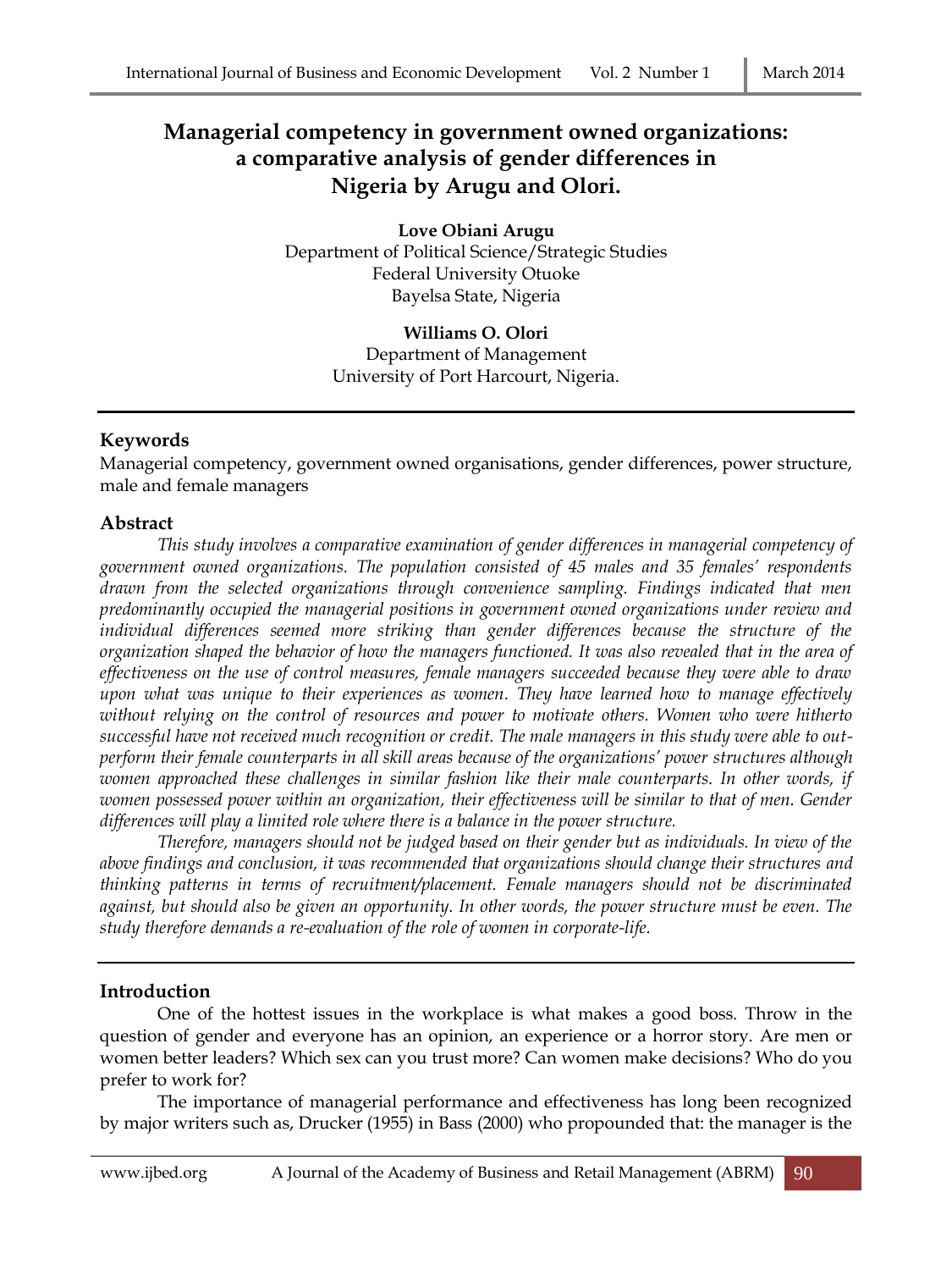dynamic life-giving element in every business. Without their leadership, resources of production remain resources and never become finished products. In a competitive economy, the quality and performance of manager determine the success of a business; indeed they determine its survival. For the quality and performance of its managers in the only effective advantage an enterprise in a competitive economy can have.

Therefore, the overall responsibility of management can be seen as the attainment of a given goal of an organization. The success and ultimate survival of the organization is therefore dependent on the attainment of its aims.

Therefore, organizations in an effort to achieve their objectives effectively and efficiently strive to enhance their performance by keeping in their employment suitably qualified persons that possess appropriate managerial competencies. Aaltio (2002) maintained that in the recruitment and selection process, investigations into (supposedly) neutral personnel procedures have found that information criteria based on gendered stereotypes are maintained in selection decisions. It has also been discovered that there is a gap between the rational procedure of specifying scientifically the job, and the informal evaluation of recruiting candidates and evaluating their suitability.

Competence approaches are among the techniques that claim to measure this suitability e.g. behaviour, skills, knowledge and understanding crucial to effective managerial performance. Since the basis for the techniques are basically scientific, they are said to provide organizations with a gender-neutral form of assessment.

Over the years several studies have been carried out on gender differences in Leadership Styles and Gender Role Stereotyping in the workplace, but a landmark meta-analysis of which gender best possess the managerial competencies required for achieving corporate performances is yet to receive any rigorous study. This is the gap, which this study tends to close. Hence the following hypotheses were raised.

- Ho<sub>1</sub>; There is no significant difference between male managers' leadership skills and that of their female counterpart
- Ho2; There is no significant difference between male managers achievement oriented skills and that of their female counterpart.
- Ho3; There is no significant difference between male managerial interpersonal skills and that of their female counterpart.
- Ho4; There is no significant difference between male managers' problem-solving skills and that of their female counterpart.

#### **Literature Review**

Every manager in any organization irrespective of his/her gender, (i.e. male or female) cany out similar roles in the achievement of the organization's set objectives. In other words managers often perform different roles bound by their position. These, they are able to do based on the managerial skills they possess. What makes a good manager? What characteristics contribute to managerial effectiveness? The answer could come from an understanding of either what managers actually do or what they are expected to do. In other words, an understanding of the managerial role(s) would help identify the requisite attributes of a manager.

In order to achieve certain objectives, the manager in an organization is invested with formal authority and status, giving rise to roles; with authority comes status; the status leads to various interpersonal relationships, which influence access to information; and information enables the manager to make decisions and strategies." Following this line of argument,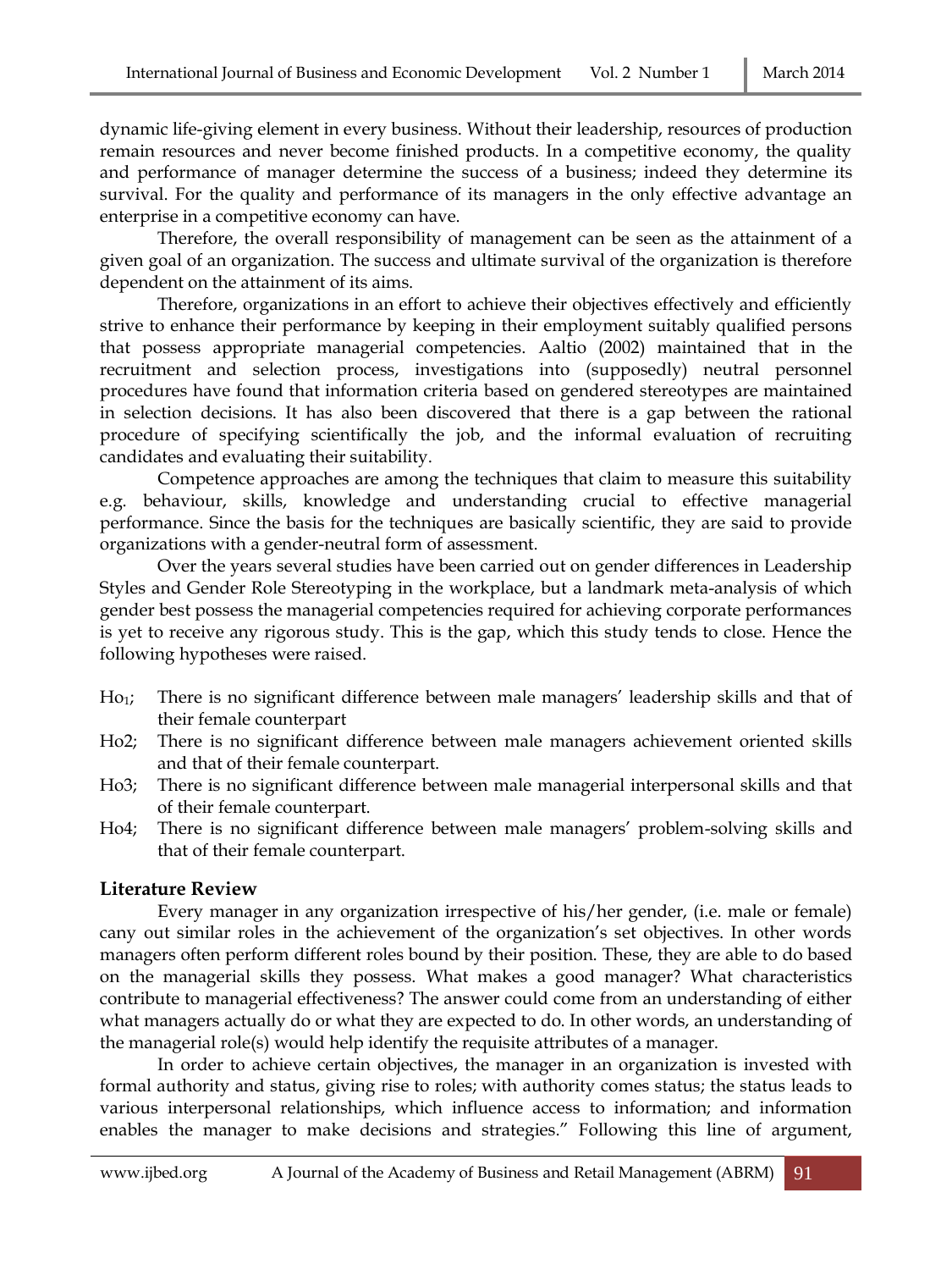Mintzberg (1975) as cited by Acker (1992) in his analysis of the manager's job, both folklore and fact, identifies ten roles managers play: three interpersonal roles (figurehead, leader and liaison), three

informational roles (monitor, disseminator and spokesman) and four decisional roles (entrepreneur, disturbance handler, resource allocator and negotiator). He suggested the following eight skills as critical for effective performance in the above-cited roles: Peer relations, leadership, conflict resolution, decision making under ambiguity, information processing, resource allocation, entrepreneurship and introspection.

Bennis (1984), in his five-year longitudinal study of successful managers in the public and private sectors, discovered four common traits or competencies in them: Management of attention (Good managers hold a compelling vision that can mobilize action), Management of meaning (To make their vision apparent to others, good managers communicate effectively so that followers personally enroll in the vision), Management of trust (Good managers are ideologically and/or behaviourally consistent over time and people can count on them), and Management of self (Good managers know themselves and employ their strengths and skills effectively).

Katz (1974) identified three broad categories of skills as necessary for an effective manager: the technical, the human, and the conceptual skills. The 'technical' refers to skills for dealing with "things" and subject specialties, while the 'human' refers to skills related to the various aspects of dealing with people. The 'conceptual' involves clarity of thought and the ability to see the enterprise as a whole and in the perspective of the industry and the nation.

Rao and Selvan (1992) in their study of the strengths and weaknesses of senior executives in India found six categories of characteristics that were most frequently mentioned by senior executives as indicative of managerial competence. The categories are:

- 1. Technical competence (good understanding of the job and qualifications).
- 2. Systems competence (analytical and problem-solving skills, work planning and work organization, and result orientation.
- 3. Interpersonal skills.
- 4. Group/team-building competence.
- 5. Leadership and
- 6. Other personal characteristics (hard work, commitment, etc.)

Pedier et al (2012) identified 11 attributes, which they found were possessed by competent managers and lacking in not-so-competent managers - across organizations. These are: command of basic facts, relevant professional knowledge, continuing sensitivity to events, analytical and problem solving skills, social skills, emotional resilience, proactivity, creativity, mental agility, balanced learning skills and habits, and self-knowledge. The attributes are grouped into three different levels but they are interconnected and the possession of one contributes to the possession of another as shown in the figure below.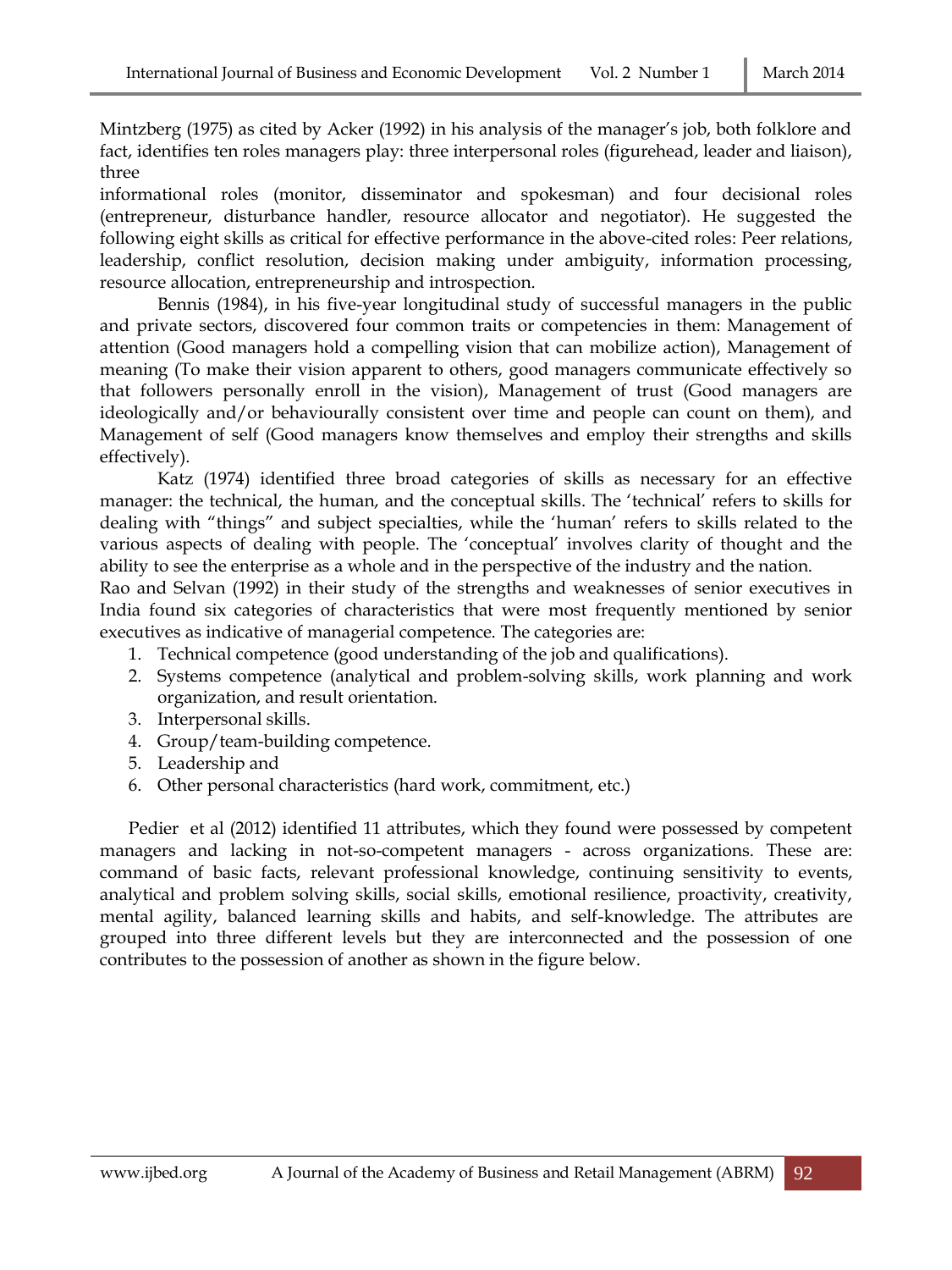

Fig. 1: Attributes of a competent Manager

*Source*: Pedler, M.. Burgoyne, J and Boydell, T. A. 2012.

Basic knowledge and information is needed by the manager in making decisions and taking action. This is the foundation level. These specific skills and attributes directly affect behaviour and performance. The skill or quality of continuing sensitivity to events allows managers to acquire basic knowledge and information. The meta-qualities' allow managers to develop and deploy skills and resources, and to develop the situation-specific skills needed in particular circumstances.

Although these attributes as described by various researchers above try to explain what constitutes managerial competence, they tend to be narrow in scope. Drawing especially on the work of Katz, (1974); Koontz et al (1983);

Mintzberg, (1990), the competence items for this study is grouped around four basic managerial skills;

## **(a) Leadership Skills; these include;**

- Impact and Influence on Subordinates
- **Extent of Teamwork Cooperation**
- Level of Organizational Commitment
- Quality of Directing
- Decision Making & Flexibility
- **Stress Management Ability**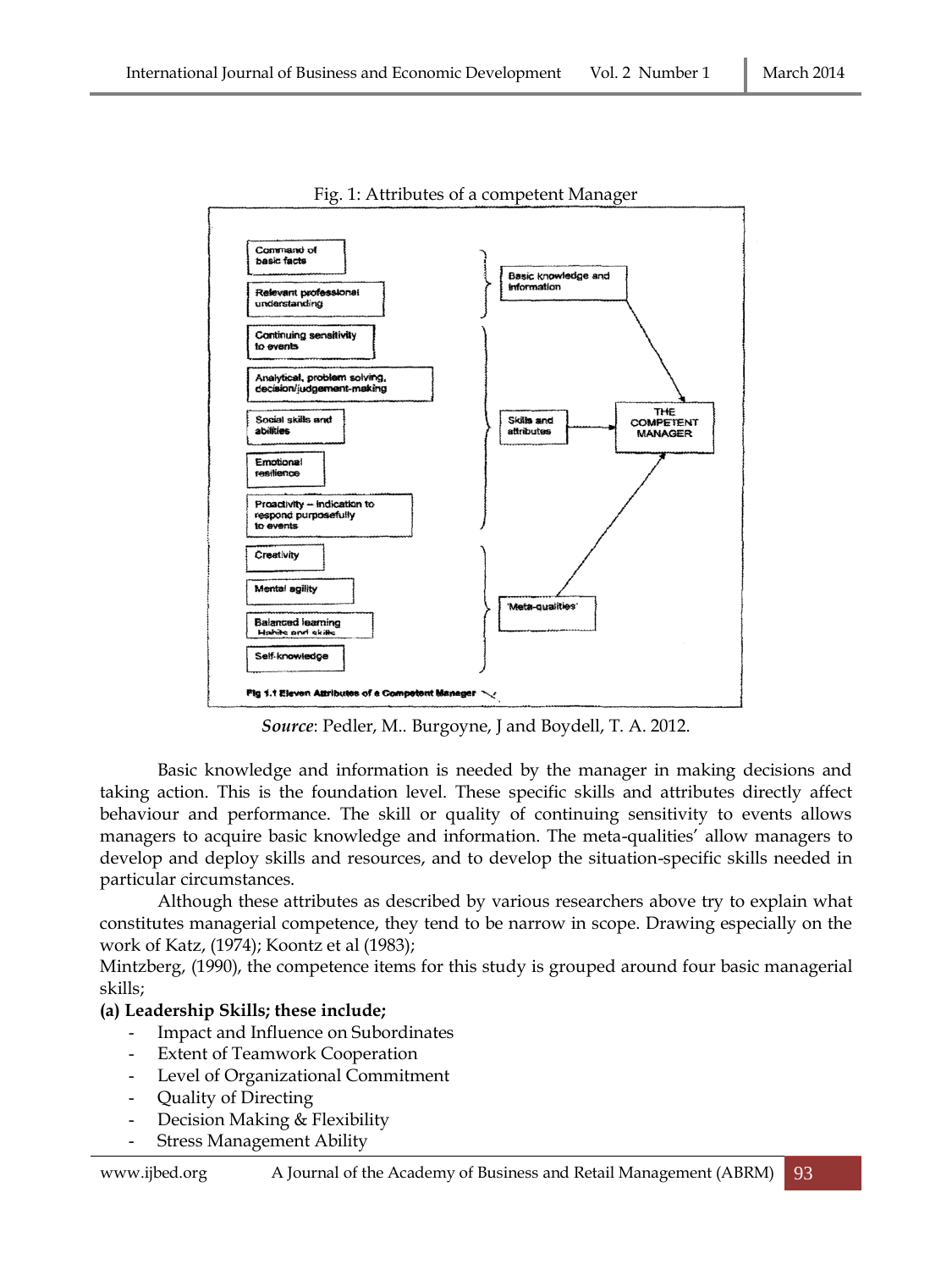#### **(b) Achievement Orientation Skills;**

- Level of Self Control and Confidence
- Effectiveness in the Use of Control Measures
- Extent of Drive for Task Achievement
- Quality of Professional Expertise
- Monitoring & Controlling Performance

#### **(c) Interpersonal Skills;**

- Effectiveness in Communication
- Managing Relationships
- Level of Interpersonal Understanding
- Promotion of Customer Orientation

#### **(d) Problem Solving Skills.**

Today, an increasing number of people favor a pluralistic view of managerial talents and contributions, which emphasizes the value of women's "different voice (Daly & Ibarra, 1995). But Leadership has changed. Giving a voice to all people is a must for every manager and the foundation of an organization that is willing to experiment and learn. But, in fact, whistleblowers, creative deviants, and other such original voices routinely get smashed or silenced in organizational life. They generate disequilibrium, and the easiest way for an organization to restore equilibrium is to neutralize those voices, sometimes in the name of teamwork and "alignment".., but buried inside a poorly packaged interjection may lay an important intuition that needs to be teased out and considered. To toss it out for its bad timing, lack of clarity, or seeming unreasonableness is to lose potentially valuable information and discourage a potential leader in the organization (Heifetz & Laurie, 1997).

For decades, the question of gender went largely unaddressed by social scientists. Indeed, many early studies were "gender neutral", that is, they either did not consider gender as a variable of interest, or simply included only male subjects in their design. In organization studies, the complex relationships between leadership, power and gender became a research topic in the 1970's, when Rosabeth Moss Kanter started the debate on the "blind spots" of organizational analysis (Kanter, 1977). The aspects of organizational life that hide gender attributes of leadership and power became topical issues in research. The prevailing genderneutral tradition, particularly in the US, was broken, and the discourse of organizations as sites where gender attributes are presumed and reproduced, started to gain foothold especially in the 1990's.

The under-representation of women in high-status roles has been documented by feminist literature (for example Acker, 1992; Auster; 1993; Gherardi; 1995). The underrepresentation of women in high-status roles has been documented by feminist literature (for example Acker, 1992; Auster; 1993; Gherardi; 1995).

In organizations and management, gender segregation and gender relations occur in roles and organizational positions, like the (female) secretary is subordinate to the (male) boss (Pringle, 1988), in similar way the supportive wife/mother looks up to the authoritative husband I father. There are inequalities that favour men on various criteria including salary and professional grade. Feminist theory argues that sex roles exist in patriarchal societies and organizations, which are established by social structures and relationships that favor men, (Gough, 1998). Gender regime exists and continues to exist, (Wahi, 1992): Social roles are gendered and determined by a variety of social, political and economic factors, and in addition to sex and biological differences between men and women. There are cultural and historical factors that build them. It is generally believed that leadership, organizational culture and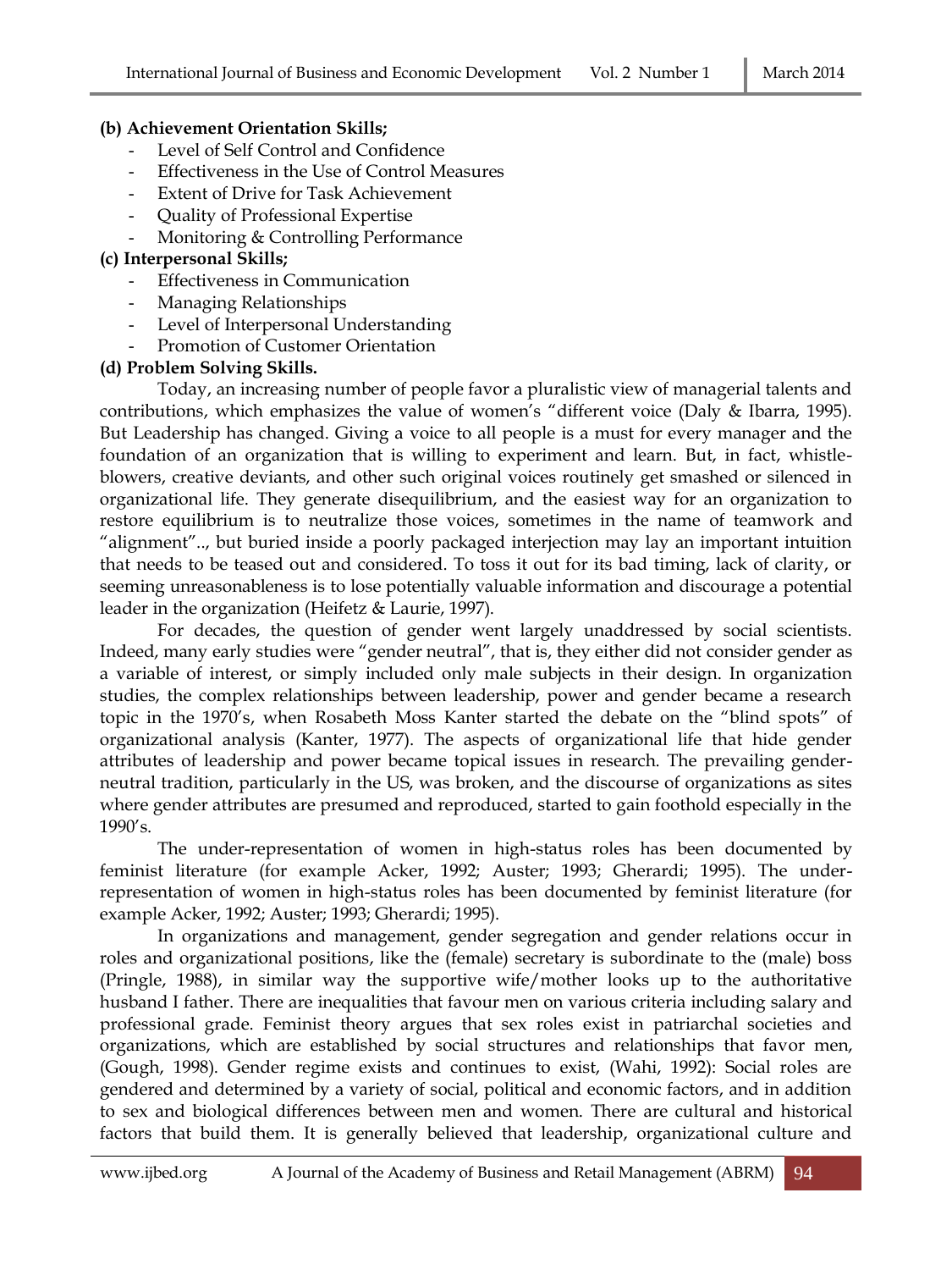communication are constructed with a masculine subtext, and dominant views on leadership are difficult to integrate with femininity. (Lipman-Blumen, 1992; Aaltio, 2002).

Earlier management research took it for granted that managers were men, (see for example Mintzberg, 1973, 1989; Dalton, 1959), and ignored gender issues altogether. The socalled great-man theory is one of the earliest management theories. It argues that persons (men) who have influenced Western civilization have characteristics that are needed in a good leader.

#### **Methodology**

The population of this study consisted of government owned institutions in Port Harcourt, the Rivers State capital where the survey method of research design a questionnaire was administered on a cross-section of eighty (80) managers (45 males and 35 females) selected by convenience sampling from government owned institutions in Port Harcourt.

In this study, managerial competency is operationalized as leadership skills, achievement oriented skills, inter-personal skills, and problem-solving skills. In testing the stated hypotheses in the study, the Analysis of Variance (ANOVA) was used, which was computed with the aid of the Statistical Package for Social Science (SPSS) version 16.

#### **Analysis and result**

This section is concerned with the analysis of data generated for this study through the test of hypotheses.

**Ho1;** There is no significant difference between male managers' leadership skills and that of their female counterparts.

The table below shows the responses of respondents as well as a summary of ANOVA test of leadership skills between genders.

| <b>Males</b> | Females    | <b>Both</b> |        |
|--------------|------------|-------------|--------|
|              |            | 4           |        |
|              |            | n           |        |
|              |            | 5           |        |
|              |            |             |        |
|              |            |             |        |
| 10           |            |             |        |
| $T_1 = 48$   | $T_2 = 16$ | $T_3 = 16$  | $= 80$ |

Table 1: Responses on Leadership Skills between Genders

We tested the hypothesis above using the analysis of variance technique and the following result was obtained.

#### **Table 2: Summary of ANOVA Test of Leadership Skills between Genders**

| <b>Sources</b><br>οf<br>Variation | оf<br>Sum<br><b>Squares</b> | 0f<br><b>Degree</b><br>Freedom | <b>Mean Square</b> |        | P-value     |
|-----------------------------------|-----------------------------|--------------------------------|--------------------|--------|-------------|
| Treatment                         | 113.7                       |                                | 56.885             | 24.815 | 1.830675.05 |
| Error                             | 3467                        | 15                             | 2.311111           |        |             |
| Total                             | 148.4                       | 17                             |                    |        |             |

Comparison significant at the 0.05 levels

Alpha 0.05 Confidence = 0.95

| DF         | =   | 2.15  |
|------------|-----|-------|
| F.Cal      | $=$ | 24.62 |
| $F.Crit =$ |     | 3.68  |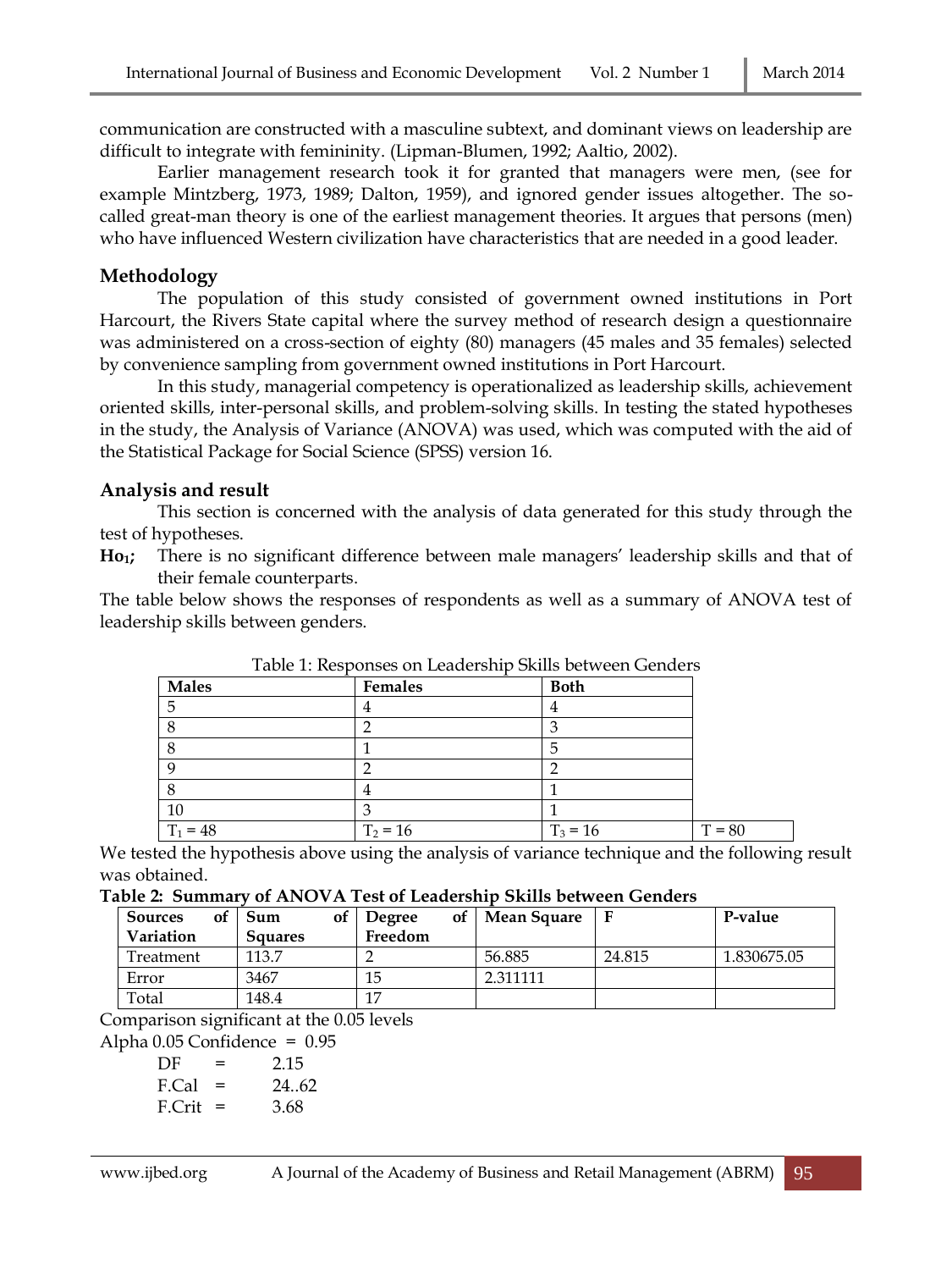Responses from table 1 were used in testing this hypothesis. Since the Critical F-value with 2 and 15 df at 0.05 level of significance = 3.68. Therefore, since our calculated F-ratio of 24.62 is greater than the critical F-value of 3.68, and is significant at  $P \le 0.05$ . we reject Ho and conclude that male managers posses better leadership skills than their female counterparts.

Ho2; "There is no significant difference between male managers' Achievement Oriented Skills and that of their female counterparts.

Table 3 below shows the responses of respondents which were used in testing the hypothesis Table 3: Achievement Oriented Skills of Genders

| Males      | Females    | <b>Both</b> |          |
|------------|------------|-------------|----------|
| 10         |            |             |          |
|            | э          |             |          |
|            |            |             |          |
|            |            |             |          |
|            |            |             |          |
| $T_1 = 42$ | $T_2 = 20$ | $T_3 = 18$  | $T = 80$ |

All using ANOWA technique, we obtained the results below.

Table 4: Summary of AVOVA Test of Achievement Oriented Skills between Genders

| <b>Sources</b><br>οf<br>Variation | Sum<br>оf<br><b>Squares</b> | of <sub>1</sub><br><b>Degree</b><br>Freedom | <b>Mean Square</b> |        | P-value |
|-----------------------------------|-----------------------------|---------------------------------------------|--------------------|--------|---------|
| Treatment                         | 70.00                       |                                             | 35.466             | 6.6086 | 0.012   |
| Error                             | 64.40                       | 12                                          | 5.37               |        |         |
| Total                             | 138.33                      | 14                                          |                    |        |         |

\*Comparison significant at the 0.05 levels

Alpha =  $0.05$  Confidence =  $0.95$  $DF = 2.12$ 

| Fcal   | = | 6.60 |
|--------|---|------|
| F Crit |   | 3.89 |

Since the calculated F-value 6.60 is greater than the critical F-value of 3.89, and is significant at P < .05, we reject Ho and conclude that male managers are more achievement Oriented than their female counterparts.

Ho; There is no significant difference between male mangers' interpersonal skills and that of their female counterparts.

Table 5 and 6 below show the responses of respondents as well as a summary of ANOVA test of interpersonal skills between genders.

| <b>Males</b> | <b>Females</b> | <b>Both</b> |          |
|--------------|----------------|-------------|----------|
|              |                |             |          |
| 10           |                |             |          |
|              |                |             |          |
| 10           |                |             |          |
| $T_1 = 40$   | $T_2 = 20$     | $T_3 = 20$  | $T = 80$ |

Table 5: Responses on Interpersonal Skills between Genders

The ANOVA results is as shown below

Table 6: Summary of AVOVA Test of Interpersonal Skills between Genders

| <b>Sources</b> | of $\vert$ Sum<br>of <sub>1</sub> | Degree  | of   Mean     | г     | P-value |
|----------------|-----------------------------------|---------|---------------|-------|---------|
| Variation      | <b>Squares</b>                    | Freedom | <b>Square</b> |       |         |
| Treatment      | 67.67                             |         | 33.385        | 30.00 | 0.0001  |
| Error          | 10.00                             |         | -1111         |       |         |
| Total          | 77.87                             |         |               |       |         |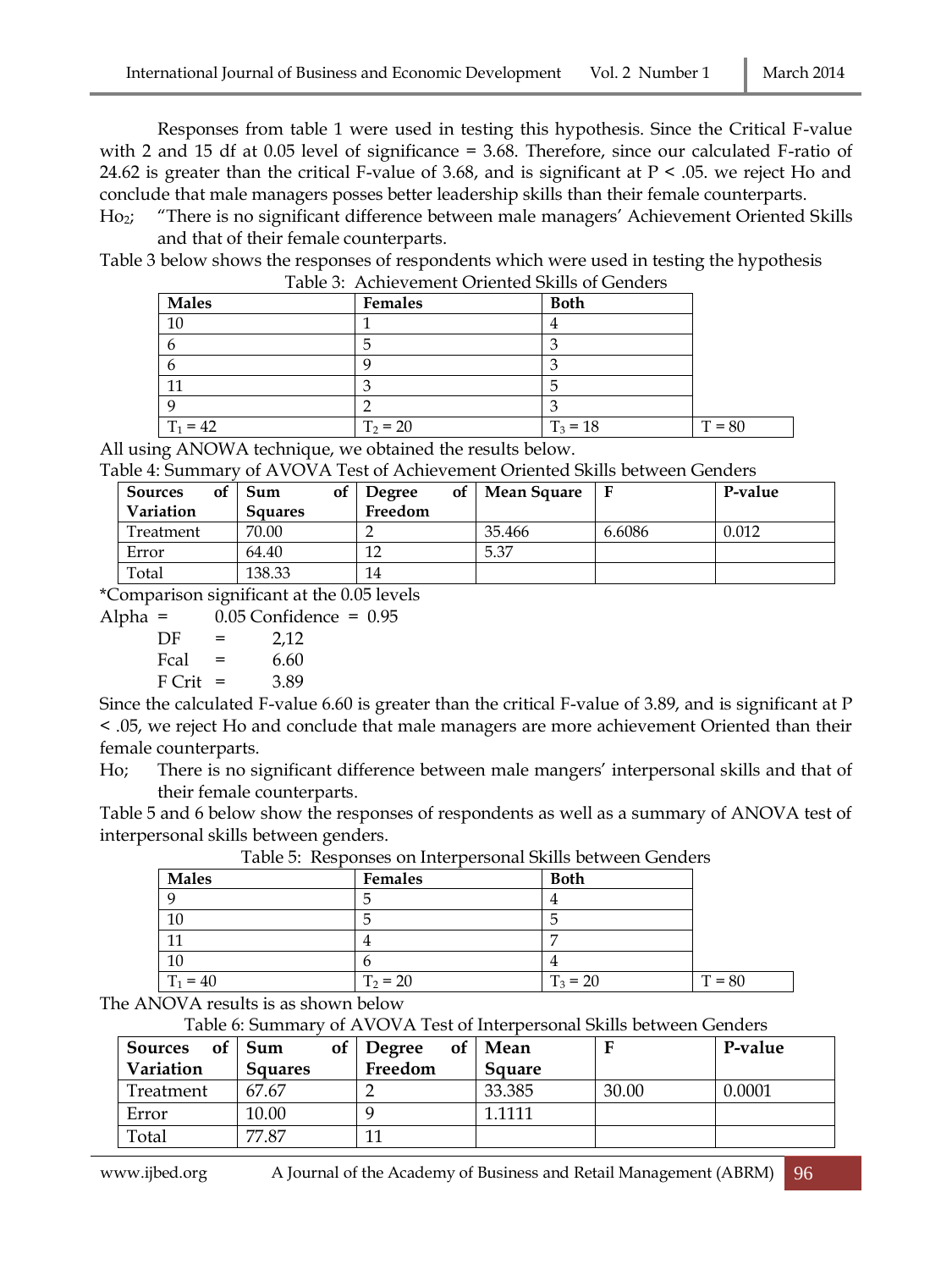\*Comparison significant at the 0.05 levels

Alpha =  $0.05$  Confidence =  $0.95$ 

 $DF = 2.9$  $Feal = 30$  $F$  Crit = 4.26

Since the calculated F-value 30.00 is greater than the critical F-value of 4.26, and is significant at P <0.05, we reject Ho and conclude that male managers possess better interpersonal skills than their female counterparts.

Ho: There is no significant difference between male managers' Problem Solving Skills and that of their female counterparts.

Table 7 and 8 below show the responses of respondents as well as a summary of ANOVA test of Problem Solving Skills between genders.

| <b>Males</b> | Females    | <b>Both</b> |          |
|--------------|------------|-------------|----------|
| 10           |            |             |          |
|              |            |             |          |
|              |            |             |          |
|              |            |             |          |
| $T_1 = 41$   | $T_2 = 24$ | $T_3 = 15$  | $T = 80$ |

Table 7: Responses on Problem Solving Skills between Genders

Using ANOVA technique at  $\alpha$  = 0.05, we have:

Table 8: Summary of AVOVA Test of Problem Solving Skills between Genders

| <b>Sources</b><br>οf | Sum            | of $\vert$ Degree | of   Mean Square |       | P-value |
|----------------------|----------------|-------------------|------------------|-------|---------|
| Variation            | <b>Squares</b> | Freedom           |                  |       |         |
| Treatment            | 87.17          |                   | 43.582           | 15.40 | 0.0012  |
| Error                | 25.50          |                   | 2.83             |       |         |
| Total                | 11267          | 11                |                  |       |         |

\*Comparison significant at the 0.05 levels

| Alpha $=$ |            |     | $0.05$ Confidence = $0.95$ |  |
|-----------|------------|-----|----------------------------|--|
|           | DE         | $=$ | 2.9                        |  |
|           | Fcal       | $=$ | 15.40                      |  |
|           | $F$ Crit = |     | 4.26                       |  |
|           |            |     |                            |  |

Since the calculated F-value of 15.38 is greater than critical F-value of 4.26, and is significant at P < 0.05 level, we reject Ho and conclude that male managers possess better Problem Solving Skills than their female counterparts.

## **Discussion of findings**

Examination and analysis of the database revealed some expected and surprising results. One major observation in this study was that in all the under studied organizations, men predominantly occupied most of the managerial positions. This is in line with Schein's (1973), assertion in his early historical account on the involvement of genders in the work place, which recorded an almost complete neglect of the feminine gender, resulting in women being virtually absent in the work environment characterized by male dominance. From the study it was also observed that women have not received much recognition or credit in the area of effectiveness in the use of control measures.

The study showed that men outperformed women in 18 out of the 19 skill areas. While this in itself was highly significant, it was also surprising. A review of the leadership performance factor made up of six skills, showed an interesting variation of style. Men were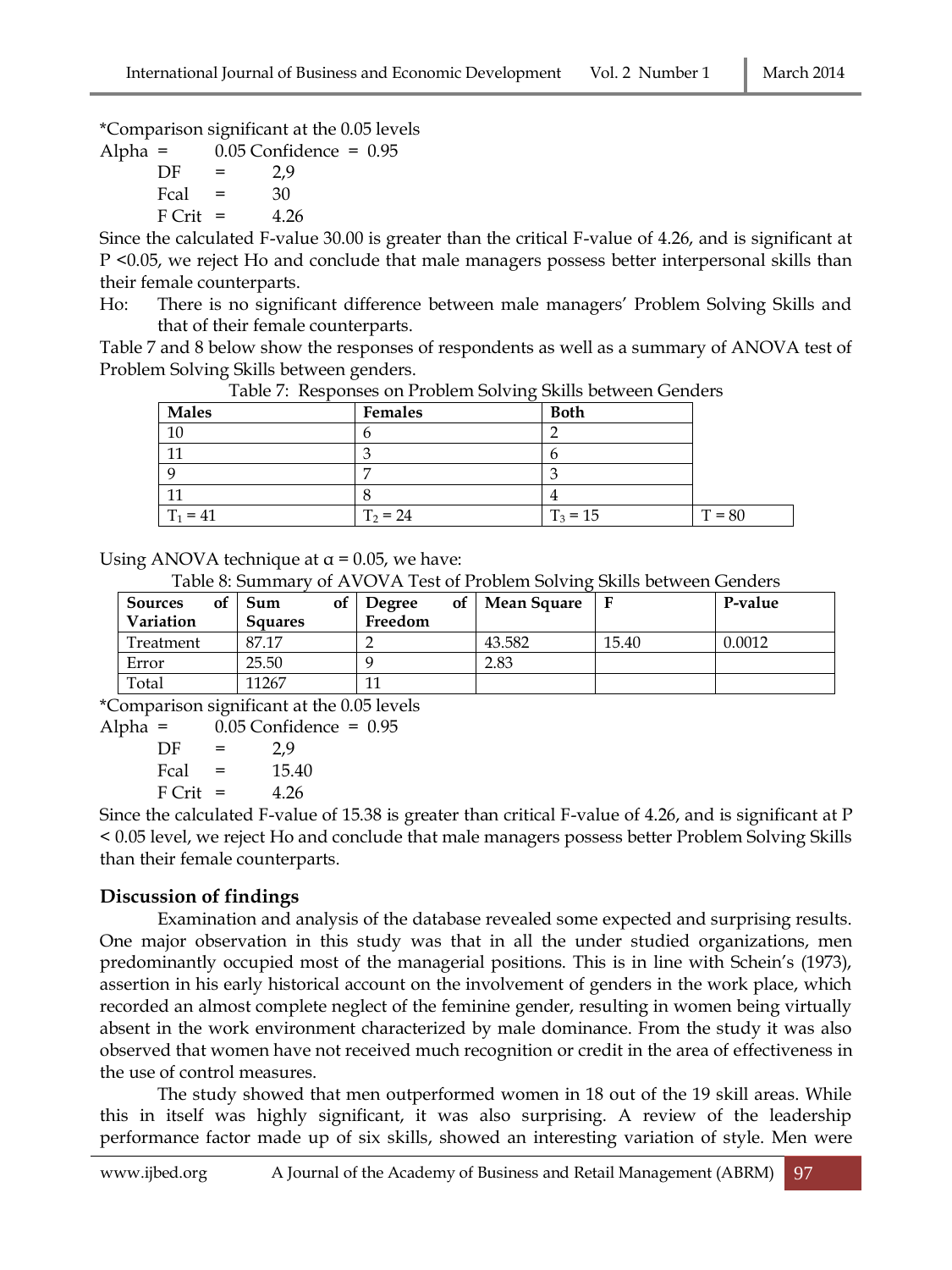more likely to impact/influence subordinates for successful completion of tasks, clarify the expected outcomes with those doing the work as well as staying on top of progress than women do. The most problematic factor for women was their Extent of Teamwork Cooperation,, Quality of Directing, Level of Organizational Commitment, and Stress Management. The worst rated of the six leadership skills, i.e. Level of Organizational Commitment. This noticeable difference was excused on the ground of family constraint. It was also reed that women do not fair well in Stress Management skill because they are more likely to voice their frustrations, openly sharing them with others and may even allow it to affect their work performance. While releasing tension and stress is encouraged as physiologically healthy, apparently, for women it comes at a price. Women were faulted for this manner of releasing tension but they were not alone, men who vocalized their frustrations also received poor scores in this area.

Most surprising to us was that men and women almost shared the same strength on one behaviour; Professional Expertise while women outperformed men in the performance factor labelled effectiveness in use of control measures. We used controlling measures in the sense that Drueker (1989) refers to the tam

Organizing work, keeping performance within defined tolerances, and making sure that events happen when and as they are supposed to. It implies monitoring details and staying on top of work so that activities get done on time. The data on Professional Expertise and effectiveness in the use of control measures demonstrates that women heavily focus on those tasks for which they are responsible. The few female managers that were in the understudied organizations had been successful because they were able to draw upon what was unique to their experiences as women. They learnt to manage effectively using their transformational traits and power to motivate others, by developing alternative ways to achieve success, possibly because they had seldom access to power. In other words, the structure of the organization depicts how the manager's functioned. Supporting this viewpoint, Kanter (1977) explored women in leadership roles and found that when women possessed power within an organization, their effectiveness was similar to that of men. Hence, individual differences seemed more striking than gender differences. This revealed that women would do better if given the opportunity to handle managerial positions more often. Our brief review of the literature regarding women's managerial competencies indicated that they do not get the credit they deserve for performing so well in this area.

In the area of interpersonal skills, as anticipated in our analysis, data showed that men do indeed communicate more effectively than their female colleagues. We found out that men received higher ratings in all four interpersonal behaviours than the females did. And, the differences were statistically significant. The men in this study were more likely to share information about work matters with their subordinates better than their female counterparts. Also, they let others know what they need and expect in the way of support. •They seek clarity of communication that ultimately reduces confusion and conflict.

Finally, data on Problem Solving skills revealed that men outperformed women in all four listed behaviours. As anticipated, the results were not surprising. The results support similar findings by Kanter's (1977) description of the "Masculine Ethic" of managers. He describes the traits associated with males that make effective managers as tough-minded approach to problems: analytic abilities to abstract and plan, a capacity to set aside personal, emotional considerations in the interest of task accomplishment as well as a cognitive superiority in problem solving and decision making. Although data revealed slight differences, these differences were based also on more of individual differences than gender differences. Also, the structure of the organization shaped the behaviour of how the managers functioned.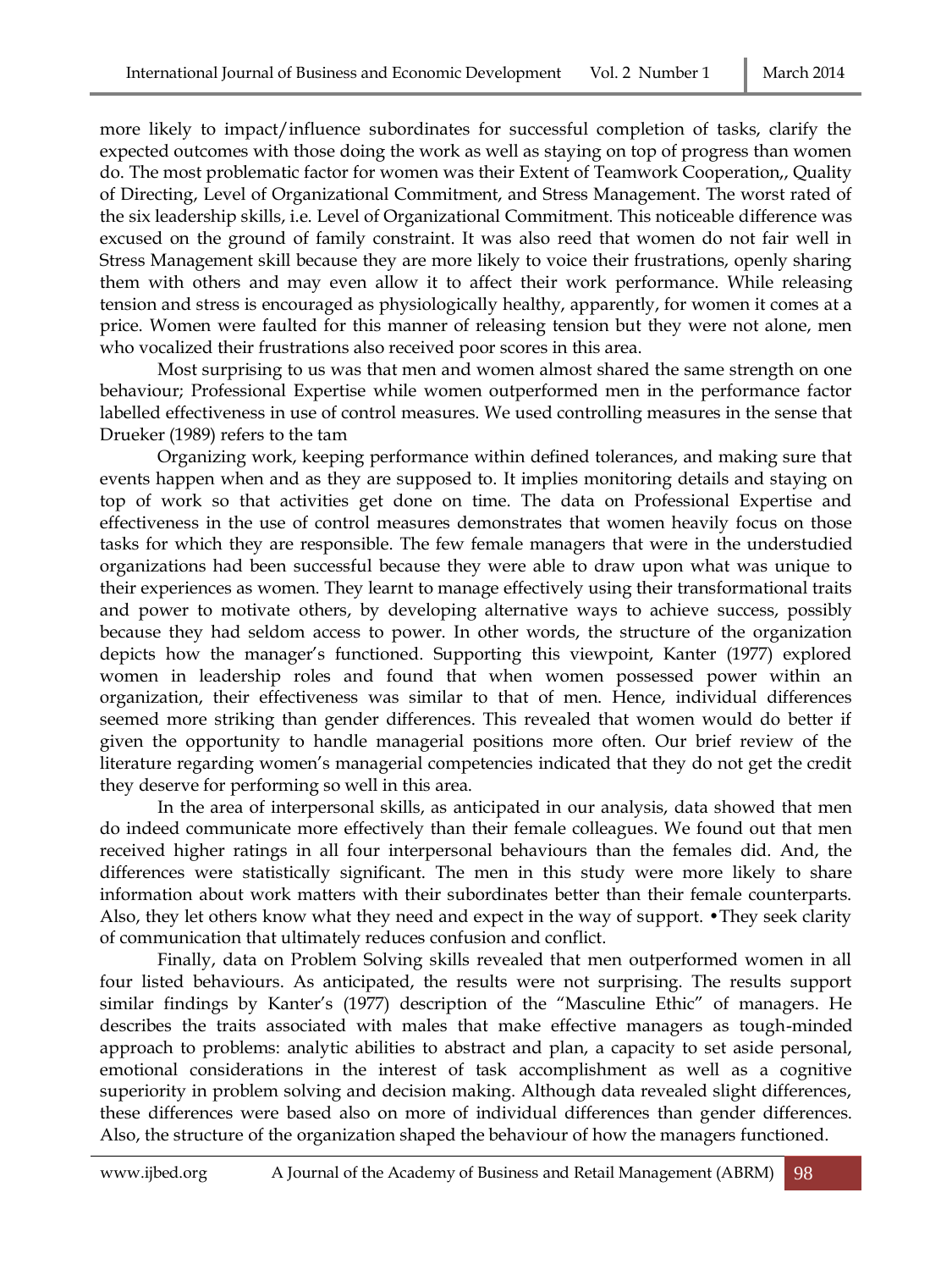The above findings supported the traditional view of male managers performing better than their female counterparts, although the study also revealed areas where women outperformed or were competing with their male counterparts.

#### **Conclusion and recommendations**

An in-depth analysis of the data revealed an overall pattern of men being rated higher than women. The findings indicated that men and women have almost the same strengths and weaknesses and support the position that people id t be judged based on their gender but as individuals.

In view of the above findings and conclusion drawn the following recommendations were made:

- (i) Government owned institutions should change their structures and thinking patterns in terms of recruitment. Female managers should not be discriminated against if they possess the relevant and required qualifications to handle managerial positions. They should e given an opportunity.
- (ii) Since any wide variation between genders can be as a result of unequal opportunity in managerial positions, it therefore becomes necessary to give women an equal opportunity with their male counterparts so that they can explore their talents. This means that government organizations should be structured in such a way that there must be a balance of power between male and female managers.
- (iii)Where women occupy managerial positions, they should be given every necessary support i.e. conducive work environment.
- (iv)Both men and women in general should focus their continuing professional development on mastering all of the managerial skills mentioned in this study. If they can improve their talents in these areas, they will be more competent.

#### **Limitation of the study**

The result of this study is only relevant to government owned organizations, and therefore it cannot be used as a basis for generalization that male managers possess better managerial competencies than their female counterparts in all other organizations.

#### **References**

- Aka, N. (2001) Research Methodology in the Behavioural Sciences. Longman Nigeria Plc, Nigeria.
- Aaltio, L (2002) Interviewing Female Managers: Presentations of Gendered Selves in Contexts. In I. Aaltio & A.J. Mills (2002) Gender, Identity and the Culture of Organizations. (pp. 201- 219). London: Routledge.
- Acker, J. (1992) Gendering Organizational Theory. In A. MiNs and P. Tancred (Eds.), Gendering Organizational Theory. (pp.248-260). Newbury Park, CA: Sage.
- Andrea, E.L. and Ellen, A. F. (1998) Sex Roles: A Journal of Research.
- Alimo-Metcalfe, B. (1995) Leadership and Assessment in Vinnicombe, S. and Colwill, N. L. (Eds) The Essence of Women in Management, Prentice- Hall, p. 336.
- Annstrong, M. & Baron, A. (1995) The Job Evaluation Handbook. London. Institute of Personnel and Development.
- Atkins & Dobrofsky, (1978) The Relationship between Gender Role Stereotypes & Requisite Military Leadership Characteristics - 1, Sex Roles: A Journal of Research, Oct, 2003.
- Auster, E.R. (1993) Demyslifying the Glass Ceiling: Organizational and Interpersonal Dynamics of Gender Bias. *Business and the Contemporary World, Summer* 1993, 47-68.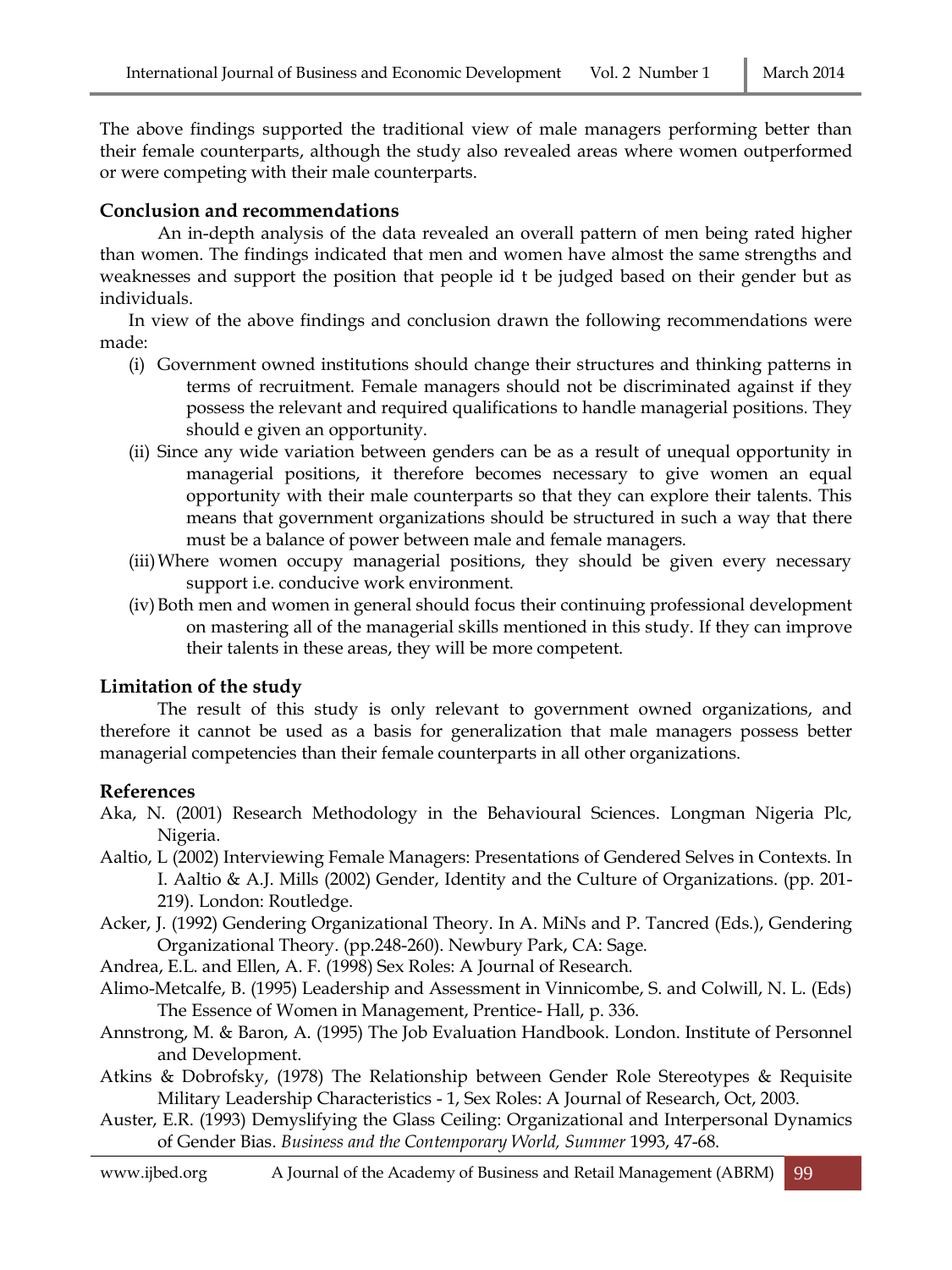- Baiil, G.L., Elbert, N., Mahar-Potter, S. and Reavy, G.C. (1989) Are Androgynous Managers Really More Effective? Group and Organization Studies, 14,234-249.
- Bartol, K.M., & Butterfield, D.A. (1976) Sex Effects in Evaluating Leaders. *Journal of Applied Psychology*, 61,446454.
- Bass, C.D. (2000) What Abilities do you bring to the Job? The Dallas Morning News; Chicago Tribune. Pp. 26, Jan., 2.
- Bass, B.M. & Avolio, B.J. (1999) Training Full Range Leadership: "A Mind Garden Leadership Development Demonstration.
- Bass, B.M., Krusell, J., & Alexander, R.A. (1971) Male Managers' Attitudes towards Working Women. American Behavioural Scientist, 15, 22 1-236.
- Bennis, W. "Transforming Our Work Ethic: Four Traits of Leadership". Education Network News, Vol. 3, 1984, pp. 1-3.
- Berryman-Fink, C., C. Brunner and Chandler, T. (1986) Issues in the Study of Interpersonal Conflict Management Behaviour. *Ohio Speech Journal*. 26,26-73.
- Billing, Y., & Aivesson, M. (1989). Four ways of looking at women and leadership *Scandinavian Journal of Management*, 5 (1), 63-80.
- Bowman, G.W., Worthy, N.B., & Greyser, S.A. (1965) Are Women Executives People? Harvard Business Review, Vol. 43, pp. 15-28.
- Brenner, O.C., Tomkiewicicz, J., & Schein, V.E. (1989) The Relationship between Sex Role Stereotypes and Requisite Management Characteristics Revisited. *Academy of Management Journal*, 32, 662-669.
- Bratton, D. (1998) Develop a Framework of Core Competencies. Madison. Credit Union Magazine. Vol. 64, issue 10, pp. 17-18 Oct.
- Broverman, I.K., Broverman, D.M, Clarkson, F.E., Rosenkrantz, P., & Vogel, S.R. (1970) Sex Role Stereotypes and Clinical Judgments of Mental Health. *Journal of Consulting and Clinical Psychology*, 34, 1-7.
- Broverman, I. K., Brovennan, D.M., Clarkson, F.E., Rosenkrantz P., & Vogel, S.R (1972) Sex Role Stereotypes: A Current Appraisal. *Journal of Social Issues*, 28, 59-78.
- Brunner, M. (1999) A New Definition of Competency. Washington Rural Communications. Vol. 18, issue 6, pp. 42-45, Nov/Dec.
- Brush, C.G (1992) Research on Women Business Owners' Past Trends, A New Perspective, Future Directions, Entrepreneurship: Theory and Practice. 16, (Summer), 5-30.
- Burns, J. M. (1978) Leadership. New York: Harper and Row.
- Baridam, D.M (2001) Research Methods in Administrative Sciences. Paragraphics, Port Harcourt.
- Croxton, F.E, Cowden, D.J and Kleins (1973). Applied General Statistics. Prentice- Hall, New Delhi.
- Carli, L.L. (1989) Gender Differences in Interaction Style and Influence. *Journal of and Social Psychology*, 56(4), 1989. Pgs 565-576.
- Chappell, C. (1996) Quality & Competency Education and Training. In the Literacy Equation, Red Hill. Pp. 71-79. Queensland Council for Adult Literacy.
- Chu.nir, L.H. and J. Mills (1989) Gender Differences in Conflict Resolution Styles of Managers: At Work and at Home. Sex Roles. 20, (34), 149-163.
- Cuming, M.W. (1993) The Theory and Practice of Personnel Management (7th Ed). Heinemann, London.
- Carli, L.L. (1989) Gender Differences in interaction Style and Influence. Journal of Personality and Social Psychology, 56(4), 1989. Pgs 565-576.